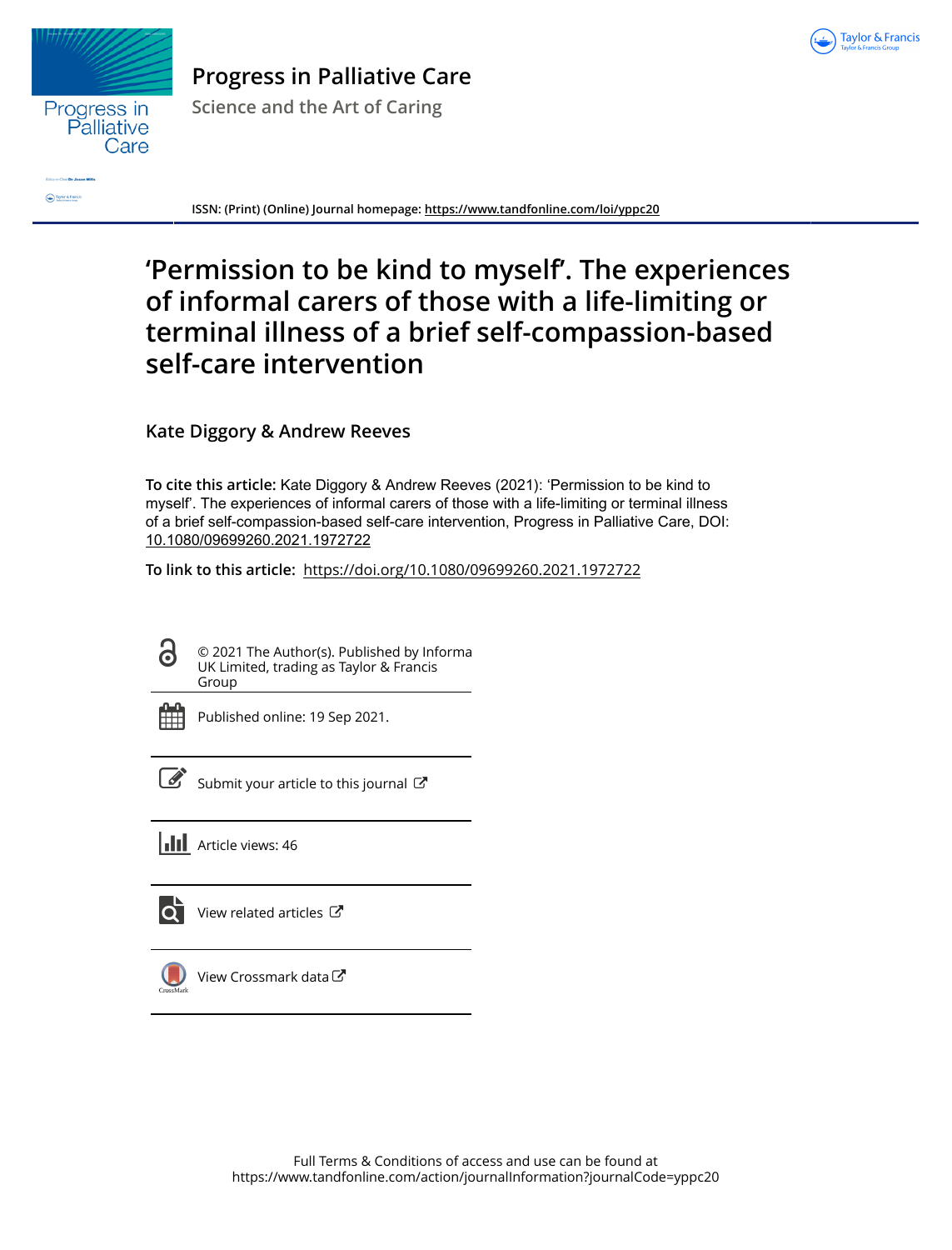# 'Permission to be kind to myself'. The experiences of informal carers of those with a life-limiting or terminal illness of a brief self-compassion-based self-care intervention<sup>®</sup>

## Kate Diggory <sup>®</sup>, Andrew Reeves <sup>®</sup>

Department of Social and Political Science, University of Chester, Chester, UK

Background: Informal carers of someone with a life-limiting or terminal illness often experience marked levels of depression, anxiety and stress. Carers have limited free time to devote to lengthy, well-being interventions. Carers also struggle to prioitorize their self-care, a factor which may help buffer some of the negative impacts of being a carer. The aim of this study was to gain insight into carers' views and perceptions of a brief, four session face to face self-compassion intervention for carers (iCare) which was created to improve wellbeing, increase self-compassion and develop self-care among carers. In so doing, this qualitative research addresses gaps in the literature relating to self-compassion interventions for carers and targeted self-care initiatives for carers.

Method: Semi-structured interviews with nine participants of iCare were conducted and data subjected to a reflexive thematic analysis within a critical realist framework.

Findings: A number of themes and sub-themes were identified. Carers discovered a kinder, less judgemental way of seeing themselves allowing themselves to recognize that they had their own individual needs. In turn this led to an intentional practise of self-care activities. Benefits from conscious self-care and self-kindness included experiencing a greater sense of calm or relaxation and the development of a more positive outlook.

Conclusion: The findings highlight that a brief self-compassion intervention can have a positive impact on carers reported well-being through developing a kindlier internal orientation and locating a permission to allow themselves to practise an intentional self-care.

Keywords: Carers, Palliative care, Self-compassion, Self-care, Reflexive thematic analysis, Life-limiting diagnosis, Terminal diagnosis

## Introduction

Hospice  $UK<sup>1</sup>$  states that the UK hospice sector supports more than 200,000 people with life-limiting or terminal conditions each year. Each person is likely to be supported by a friend or family member acting as a carer providing physical, emotional and/or financial support, unpaid. For the purposes of this article such a carer is called a 'Carer' (capitalized 'c') to distinguish from unpaid carers of the frail elderly, those with a chronic illness or disability or professional caregiver.

Caring for someone with a life-limiting illness generally incurs various financial costs (e.g. higher heating costs, travel costs attending medical appointments) as well as other less quantifiable costs. These may include clinical levels of depression, anxiety and

<span id="page-1-4"></span><span id="page-1-3"></span><span id="page-1-2"></span><span id="page-1-1"></span><span id="page-1-0"></span>stress as well as experiencing reduced physical health compared with non-Carers.[2](#page-8-1) Despite the growth in interventions to support Carers and the creation of tools to assess Carer needs in palliative care e.g.<sup>[3](#page-8-2)</sup> the needs of family Carers are generally given insufficient attention and yet Carers appear to have a strikingly high number of unmet needs.<sup>[4](#page-8-3)</sup> Limited research suggests that Carers show evidence of burnout and that increasing self-care practices may reduce Carer burden, lower stress, anxiety, depression and improve mental health.<sup>[5](#page-8-4)[,6](#page-8-5)</sup> Self-care can be defined as a multifaceted engagement in activities or behaviours with the aim of enhancing functioning and wellbeing.<sup>[7](#page-8-6)</sup> Within the palliative care field, the recent literature is more concerned with researching the self-care strategies, practices and training interventions for healthcare professionals e.g.<sup>8–10</sup> Carer self-care is under-researched which is disappointing given the potential improving self-care may have for buffering

© 2021 The Author(s). Published by Informa UK Limited, trading as Taylor & Francis Group

This is an Open Access article distributed under the terms of the Creative Commons Attribution-NonCommercial-NoDerivatives License ([http://creativecommons.](http://creativecommons.org/licenses/by-nc-nd/4.0/) [org/licenses/by-nc-nd/4.0/](http://creativecommons.org/licenses/by-nc-nd/4.0/)), which permits non-commercial re-use, distribution, and reproduction in any medium, provided the original work is properly cited, and is not altered, transformed, or built upon in any way. DOI 10.1080/09699260.2021.1972722 Progress in Palliative Care 2021

1

<sup>∗</sup>Parts of this work have been submitted in partial fulfilment of the requirements for the degree of Doctor of Philosophy at the University of Chester. Correspondence to: Kate Diggory, School of Medicine, Keele University, Keele, Newcastle ST5 5BG, UK. Email: [c.j.diggory1@keele.ac.uk](mailto:c.j.diggory1@keele.ac.uk)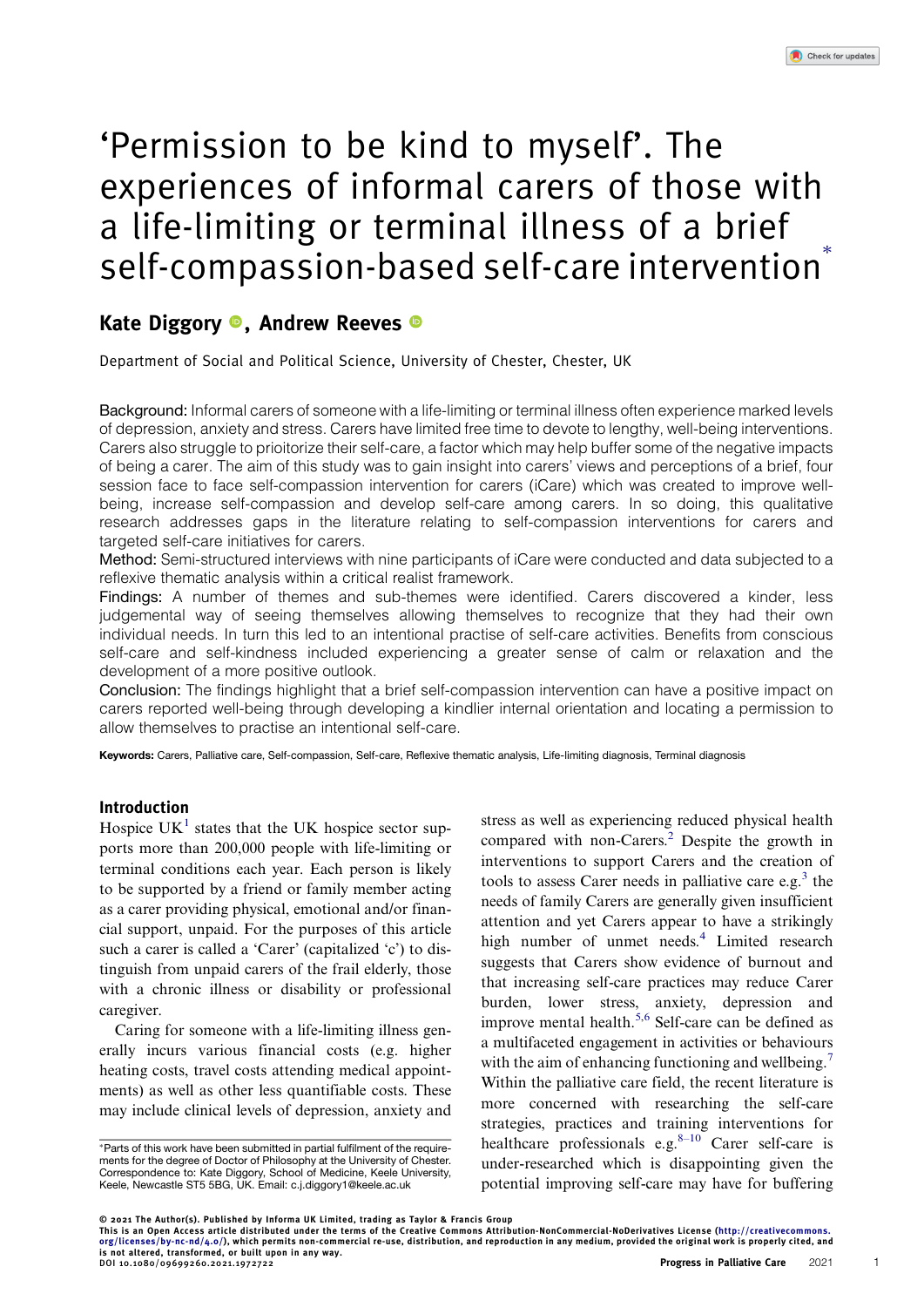<span id="page-2-0"></span>against some of the negative effects of caregiving. Over 10 years ago it was noted that there were few interventions that focused on Carers' self-care and more research was called for. $11$  This call for further research appears to have gone unheeded as in the specific domain of Carers, as defined in this article, there are, at the time of writing, no interventions specifically focused on developing Carer self-care.

<span id="page-2-4"></span><span id="page-2-3"></span><span id="page-2-2"></span><span id="page-2-1"></span>Self-compassion entails becoming our 'own best friend', bringing kindness to ourselves when we are suffering. To date the research indicates that developing self-compassion as part of resource building has an inverse relationship to psychological distress, $^{12}$  $^{12}$  $^{12}$  is associated with lower levels of mental health symp-toms such as depression and stress<sup>[13,](#page-8-9)[14](#page-8-10)</sup> and is nega-tively related to caregiver burden.<sup>[15](#page-8-11)</sup> Self-compassion may also predict levels of self-care[.16](#page-8-12) Self-compassion may benefit Carers in term of improving their psychological functioning and overall well-being. There are a number of compassion building therapies and programmes; the most well-known is the Mindful Self-Compassion (MSC) programme<sup>[17](#page-8-13)</sup> based on Neff's operationalization of self-compassion.[18](#page-8-14) This is an eight-session weekly group programme (2.5 h per session), plus a half-day retreat. Participation in the MSC programme is too time-consuming for already time-pressed Carers who may struggle to leave their Caree (the person they care for) for substantial periods of time. Hence a brief four session face to face self-compassion intervention tailored to address Carers was developed ('iCare').

## <span id="page-2-6"></span>Method

<span id="page-2-7"></span>The aim of this study was to gain insight into Carers' views and perceptions of iCare which was created to improve well-being, increase self-compassion and develop self-care among Carers. In so doing, this qualitative research addresses gaps in the literature relating to self-compassion interventions for Carers and targeted self-care initiatives for Carers. The study was advertised in carer organizations, health charities and hospices in the North West of England and North Wales. It was further advertised using Twitter, LinkedIn and on the home page of the first author's web site. Nine participants were recruited who met the research criteria of being aged 18 or over; caring for an adult with a life-limiting or terminal diagnosis; who were sufficiently fluent in English to understand the material being delivered; and who were able to participate in an interview. As this study, part of a larger study, was designed to provide a theoretical justification for a brief online self-compassion intervention, a pragmatic approach to recruitment and sample size was adopted. $19,20$  $19,20$  $19,20$ This enabled the delivery of the 36 h of iCare plus interviews with the participants to be accommodated

within the overall project plan. It was considered that nine participants would provide sufficiently rich data.

Ethical approval to the study was granted by the Department of Social and Political Science Ethics Committee of the University of Chester.

## **Participants**

Participants were nine white British females aged between 38 and 78 ( $M = 58$ ) caring for Carees with a variety of illnesses including motor neurone disease, end stage cancer and dementia. The mean length of time the Caree had been diagnosed and thus the assumed period of caring was approximately five years and eight months.

## Intervention

<span id="page-2-5"></span>The iCare intervention comprised four one-hourly sessions delivered over four weeks, one to one to individual participants. The first author acted as facilitator, guiding practices and meditations together with offering brief theoretical explanations. iCare was influenced by the content of the MSC programme<sup>[17](#page-8-13)</sup> but adapted to meet the needs of Carers. [Table 1](#page-3-0) details the content of the individual iCare sessions. Supporting material consisted of two CDs with recordings of meditations and practices and printed handouts summarizing key points.

Over the four sessions of iCare, participants were introduced to the ideas of mindful self-compassion through guided meditations and practices; written text and suggestions regarding behavioural changes that could be made in day-to-day life. This was all couched within a warm and supportive delivery. Participants were encouraged to listen to recordings between sessions.

## Reflexivity

<span id="page-2-9"></span><span id="page-2-8"></span>In keeping with the ethos of reflexive thematic analysis 'TA', $^{22}$  $^{22}$  $^{22}$  and the importance placed on transparency both of data analysis and analytic lens adopted within the research<sup>23</sup> the following details are offered. The first author has been a Carer several times in her personal life and has extensive experience as a counsellor within the UK hospice movement working with patients, their family and friends and the bereaved. She is also a trained teacher of the MSC programme and has previously offered adapted versions of the MSC programme to hospice staff, patients and Carers. She is a white British heterosexual female. The second author is an experienced practitionerresearcher with many years' experience of working in statutory mental health settings, including with Carers, and is a white British heterosexual male. He took the role of research supervisor for this study.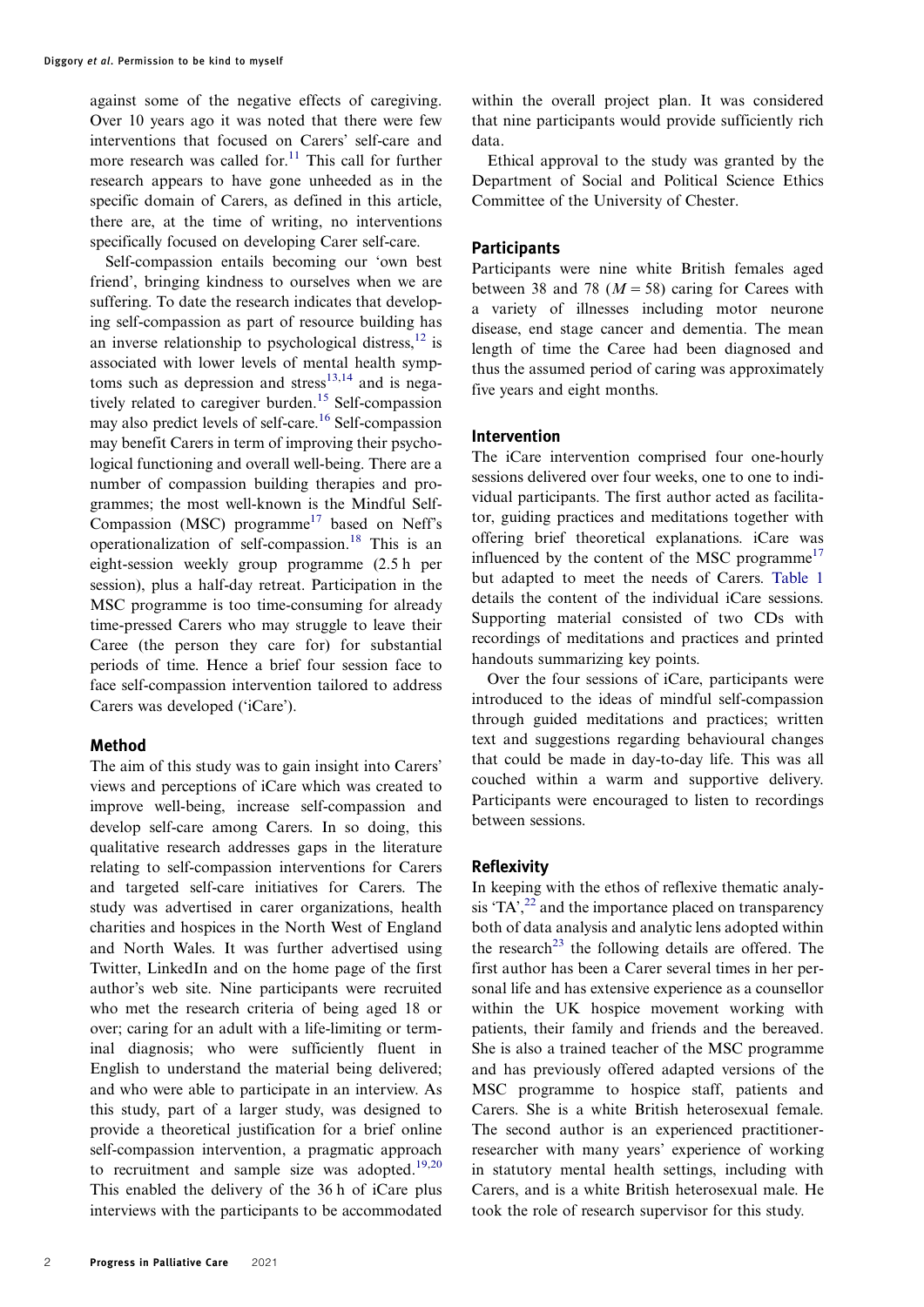#### <span id="page-3-0"></span>Table 1 Content of iCare intervention.

|                            | Session 1                                                                                                                                                                                                                                  | Session 2                                                                  | Session 3                                                                                                                                                                      | Session 4                                                                                               |
|----------------------------|--------------------------------------------------------------------------------------------------------------------------------------------------------------------------------------------------------------------------------------------|----------------------------------------------------------------------------|--------------------------------------------------------------------------------------------------------------------------------------------------------------------------------|---------------------------------------------------------------------------------------------------------|
| Themes                     | Introducing Mindfulness &<br>Self-Compassion                                                                                                                                                                                               | Blending<br>Mindfulness and<br>Self-compassion into<br>everyday life       | Compassion in Caring                                                                                                                                                           | Working with Difficult<br>Emotions, Exploring<br>Gratitude                                              |
| Content                    | 3 Circle Model of Major<br><b>Emotion Regulation</b><br>Systems <sup>21</sup> , Components of<br>self-compassion, What do I<br>need now?                                                                                                   | Emphasizing<br>kindness to self.<br>Practising in the<br>moment            | Caregiver fatigue,<br>Differentiating empathy, pity &<br>compassion, Using practices<br>while caring                                                                           | Exploring loving<br>kindness phrases,<br>Gratitude & appreciation,<br>Resources going forward           |
| Meditations &<br>Practices | Soothing Touch, Body Scan<br>with Kindness, Mindfulness in<br>Daily Life                                                                                                                                                                   | Affectionate<br>Breathing, Self-<br>Compassion Break,<br>The Pause         | Giving & Receiving<br>Compassion, Caregivers'<br>Meditation                                                                                                                    | Loving Kindness for<br>Difficult Times, Gratitude<br>& Savouring                                        |
| Hand-outs                  | CD 1 (Body Scan;<br>Affectionate Breathing long &<br>short: Self-Compassion<br>Break: short Breath<br>meditation; short Sound<br>Meditation) Defining MSC,<br>Components of self-<br>compassion, Gilbert's 3<br>system Model <sup>21</sup> | 5 Myths of Self-<br>Compassion article<br>Notes on SC Break &<br>The Pause | CD 2 (Giving and Receiving<br>Compassion; Caregivers<br>Meditation; Loving Kindness<br>for Difficult Emotions:<br>Gratitude Meditation) Notes on<br>empathy, pity & compassion | Explanation of Loving<br>Kindness for Difficult<br>Times – finding the right<br>phrases, Resources List |

## <span id="page-3-2"></span>Data collection

<span id="page-3-4"></span><span id="page-3-3"></span>Depending upon participants' preferences, iCare was delivered within their homes, in a private room at a hospice, or in the first author's office. Subsequently, semi-structured interviews were conducted by the first author in similar locations approximately two weeks after the final session of iCare. Interviews were audio recorded and transcribed verbatim. The interview data were analysed using reflexive  $TA^{22,24}$  $TA^{22,24}$  $TA^{22,24}$  $TA^{22,24}$ within a critical realist framework.<sup>25–28</sup> Critical realism combines ontological realism with epistemological constructivism and interpretivism assuming that while there may be an independent reality this can never be known definitively. The study identified patterns in the participants' experiences of developing self-compassion and the ways in which this impacted their well-being. The TA was predominantly

inductive, 'staying close' to participants' experiences and not driven by any theory other than Neff's model of self-compassion.<sup>[18](#page-8-14)</sup>

#### Findings

The aims of this study were to explore the experience of participants of a brief self-compassion-based selfcare programme, iCare. Participants were given pseudonyms to protect their anonymity.

Three themes and one sub-theme were generated from the reflexive TA of the data as shown in [Fig. 1.](#page-3-1)

Participants described how their self-compassion developed as they practised and implemented ideas and suggestions. Participants discovered a kinder, less judgemental way of seeing themselves. Within the data participants reported allowing themselves to recognize that they had their own individual

<span id="page-3-1"></span>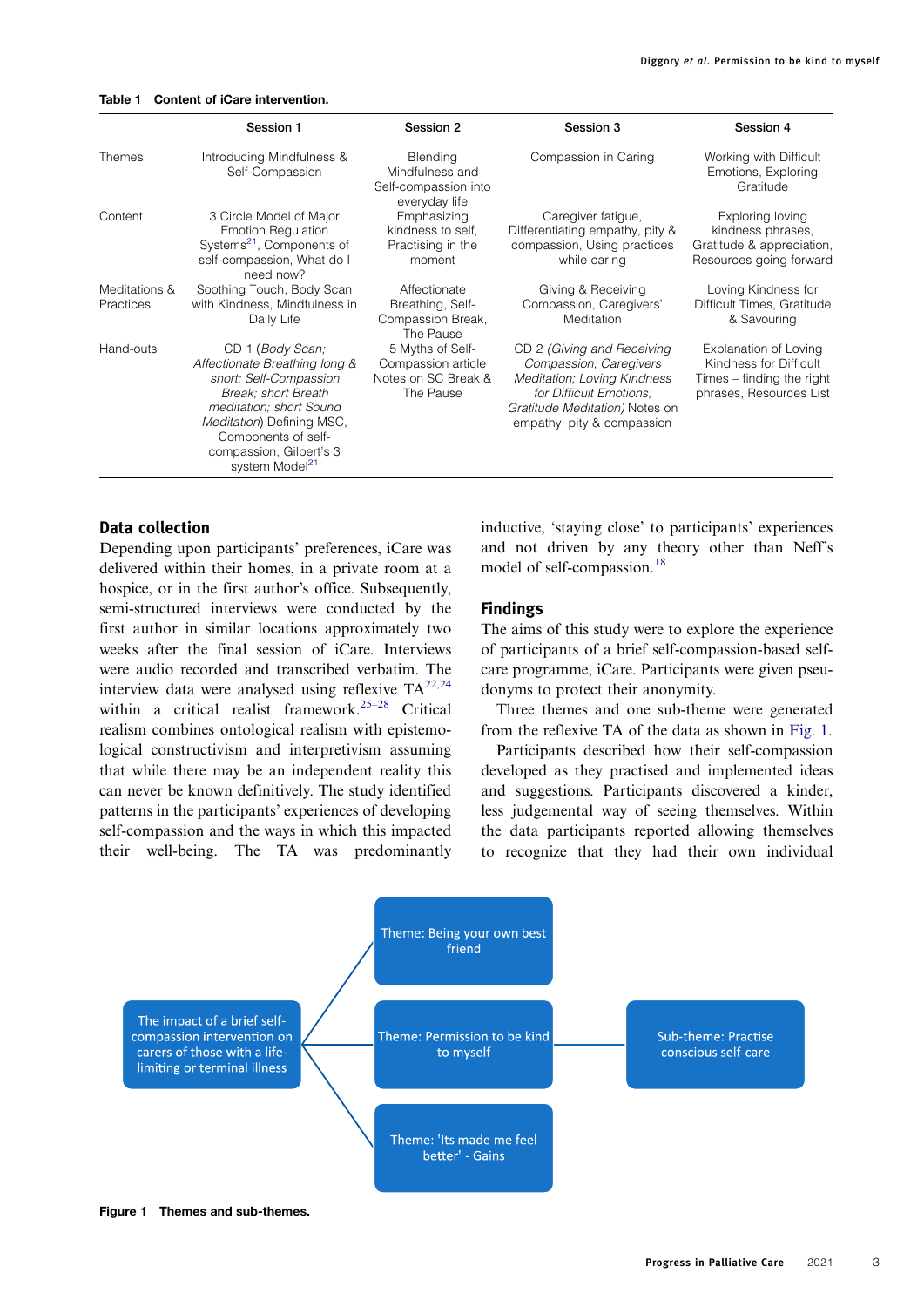needs (e.g. for rest, time away from caring, more social contact), in effect self-legitimizing their needs. They began to practise self-care in meeting some of these needs. This was done with intentionality and awareness, rather than with a sense of dutiful compliance with exhortations to practice self-care. iCare encourages an inward focus, encouraging participants to ask themselves 'what do I need right in this moment?' This regular encouragement to turn inwards appears to have brought a greater awareness to the value of self-care. Benefits from the practise of conscious self-care included experiencing a greater sense of calm or relaxation and the development of a more positive outlook. A further exploration of these themes follows.

## Theme: being your own best friend

Participants moved through iCare using the meditations and practices together with the didactic teaching and support offered by the first author, acting as facilitator. As they did this, they began to develop their self-compassion. Part of what self-compassionate people do can be described as becoming your own best friend. Offering yourself guidance, loving support and care, particularly during stressful and difficult times. Indeed, this is specifically referred to by Olivia who says 'So the self-love, self-love and um, it's all about like being your, being your best friend, isn't it? That's how it feels'. Being your own best friend involves turning towards yourself, trusting yourself and having an internal locus of evaluation, such as described by Tamsin 'I was thinking in terms of for myself, 'could I handle this situation on my own, am I happy to be here '…', rather than deferring to an external third party for approval. In becoming your own best friend though there is also a wise voice, rather than a self-indulgent one – knowing when to exercise, when to eat more healthily and when it is important to prioritize your own needs (e.g. for sleep).

Your best friend is very unlikely to speak negatively and critically to you. Generally, they are supportive and caring and whilst they may offer challenges occasionally, this is done within a loving framework. In contrast, frequently people find that self-talk provides a running, generally negative and critical commentary on how they conduct themselves in day-today life. Following participation in iCare, participants noticed changes in their internal monologue or selftalk. Olivia was clear in identifying that she now talked to herself differently post-iCare, in that her self-talk was kinder and more supportive 'Just to sort of say, you know, 'don't beat yourself up on, about this' or you know, 'it'll pass', that, you know, that sort of thing'. Linda describes how she used to speak critically to herself and whilst she may start to

talk this way, she was now able to be more sympathetic and rational in her inner dialogue:

Yeah I think before if it was really getting me down I would say 'oh you've been so stupid, you've been this, you've been that, you've been the other, and sometimes I'll start with 'oh what stupid things you did', and then I'll think 'well if I hadn't have done them I wouldn't be here', so it's done. So, I think that comes a lot quicker and then I think just 'it's done, its fine'

For Beth it is about adopting a more supportive, almost coaching tone to her inner dialogue:

I've been thinking about it and trying to make myself happy … I've said, 'this is going to be better with [partner] with his stuff and I'm going to join the gym' and trying to work things out that make me feel better, you know things like that

Participants may continue to fall into old habits and ways of speaking to themselves but then spotted that this was happening and changed the tone of their inner talk. For example, Sophie starts using derogatory language to herself but then remembers that she's trying to be more self-compassionate, 'But what initially happens is, you know, I might be beating myself up or something and then I remember, oh, no, and start soothing myself'. Dawn reports that she does something similar, 'part of me thinks 'oh don't be daft', but then I know that's part of sort of being kind to myself if you like, that sort of it's a valid thought, it's not daft'.

## Theme: 'Permission to be kind to myself'

Carers struggle to allow themselves time off from their caring responsibilities and do not easily practise selfkindness and self-care. This way of being can be contrasted with people who are more self-compassionate and who are able to give themselves permission to take care of themselves and, when appropriate, to prioritize their own needs. To practise some form of self-care, Carers often look outwardly to others to grant this permission. Such 'others' may be family members, friends or healthcare practitioners. Yet the literature points to an inherent struggle in Carers to practise self-care which may explain the levels of anxiety, stress and depression experienced by many Carers.<sup>[2](#page-8-1)[,4,](#page-8-3)[29](#page-8-21)</sup>

<span id="page-4-0"></span>iCare addresses this struggle by explicitly encouraging self-care and self-kindness. Participants seemed initially unable or unwilling to identify that they too had their own needs which required attending to. This is most likely to reflect the wider societal assumption that Carers are unselfish, endlessly giving and fully self-sacrificing. Participation in iCare appears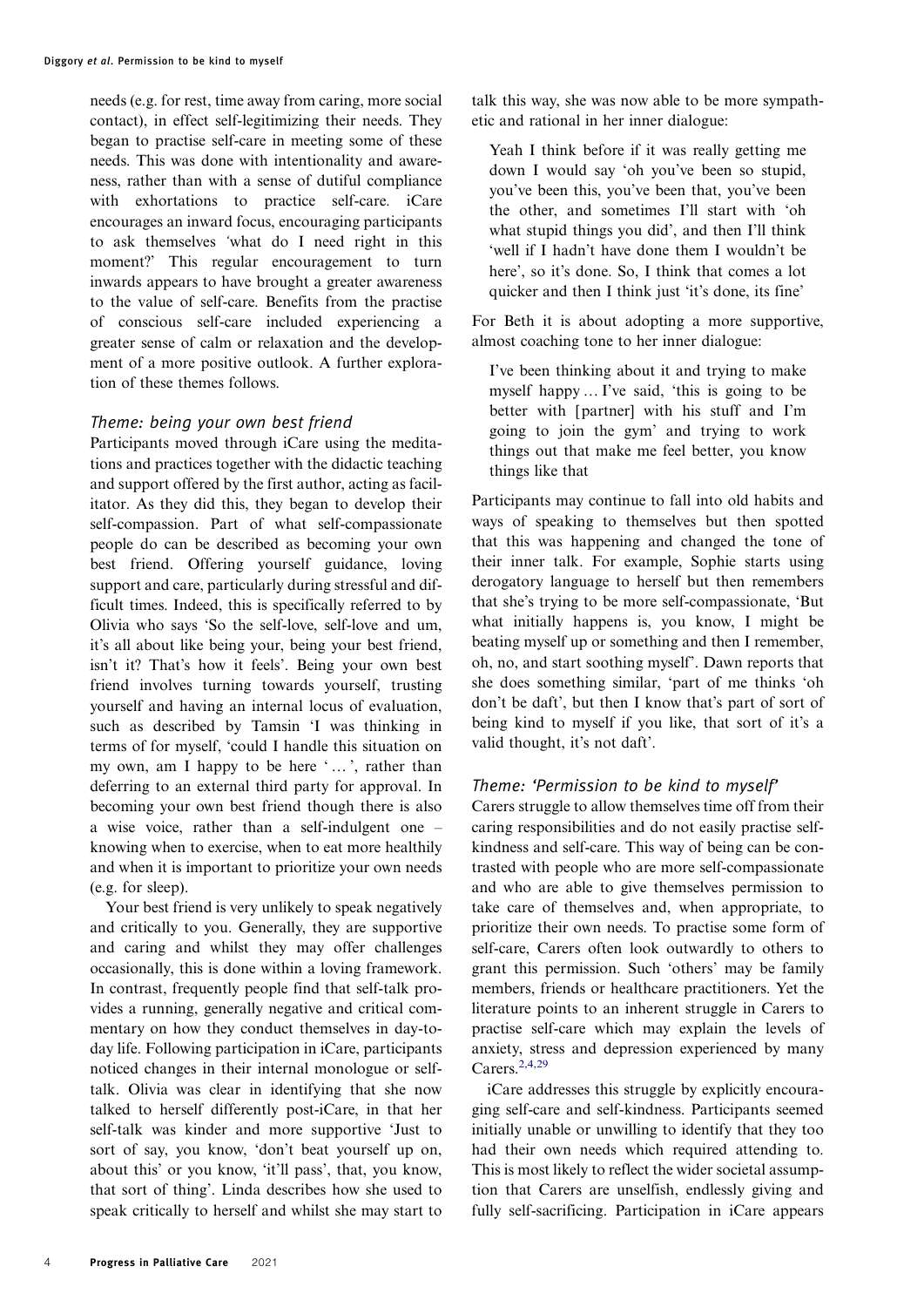to have changed this. Given that society at large does not seem to encourage self-care and recognition of your own needs as a Carer, it seems to have been a revelation to participants that they themselves could take ownership of their own needs. As participants moved through the intervention, they developed a growing awareness of the acceptability of self-kindness and found an internal permission to be kinder to themselves, as explained by Olivia 'I know it's okay … the concept is to be compassionate towards yourself and to be kind towards yourself, erm I just didn't think of it before, so its brought it into my awareness'. Emily echoed this sense of permission giving 'it's as if it's given me permission to be kind to myself, which has not been something that's ever really been explicit in there, in my head'. Tamsin highlights the movement from looking outwards for permission to developing an inner permission, as she considered she was 'giving myself permission to do things' without needing her wife's permission 'And I've got the permission … I don't need [Wife's] permission to do things'. Beth recognized that she was 'thinking more, 'look after yourself more' you know'.

Olivia powerfully sums up the essence of this theme when she says that iCare is about allowing herself 'to turn the focus to me rather than the focus to [husband]; it's all right to focus on me, you know, I have needs'. This is the essence of iCare: encouraging Carers to see that they matter too amid their caring responsibilities, rather than denying that they have needs and feelings. For other participants, a permission to recognize their needs and be kind to themselves appeared to be an internal permission, not explicitly expressed. Rather this inner permission could be inferred from participants' actions in practising a more conscious, intentional self-care as highlighted in the sub-theme below.

## Sub-theme: practise conscious self-care

As participants started to give themselves permission to be kinder to themselves, they began to hear their own needs. Once participants become aware of what they needed they began to allow themselves to meet those needs, as best they could, through acts of selfcare. For Karen, her self-care involved 'pottering in the garden'. Beth was taking three months out of work to think through her options and during this time planned to join a gym because she felt this would give her time out, something she felt she needed. In fact, time out could be as simple as just popping out to the shops, getting away, albeit briefly, from caring responsibilities. This was a need Linda echoed 'sort of just taking that time out a bit for yourself' or staying out longer and not feeling the pressure to rush back to be with the Caree.

Other types of self-care included inhaling aromatic plants or using aromatherapy oils to self-soothe:

when I do get fed-up and when I do get miserable I just think 'oh it's normal, just let it go, just breathe through it' or I'll do my rosemary and my lavender or if I am at home one of my oils and I just think 'right that's ok now' (Linda)

Self-care was a new experience for some and, as such, some participants were tentative in practising it. Emily talked about 'starting to think more of how to build a bit of me time into, into life' and that she was 'learning to put myself first, or at least on an equal footing'. Yet once she had become more comfortable with what she described as the 'tools and mechanisms' offered through iCare she became more 'able to think of yourself rather than just the person who's, who's the object of the caring'. This resulted in some beneficial practical changes. Her husband did not sleep well and frequently disturbed Emily's sleep, as a result, she was tired and longed for a good night's sleep. For the first time she allowed herself to sleep in the spare room once she had established that her husband could make himself heard if he needed help and the result was 'I got the most amazingly good night sleep which was lovely'. Having scored this success, she was then able to prioritize her sleep thereafter.

Tamsin, having been encouraged to actively practise self-care through iCare, embraced the concept and had no hesitation in describing the various ways she was taking care of herself. Tamsin's self-care activities included nurturing her body through healthy food or following a beauty regime, attending a local music concert on her own or just having a cup of tea and sitting and giving herself 'me time':

And there's only so much cake you can have at one time, and now it's like, when I'm stressed instead of reaching for a cake or a bar of chocolate I just think 'what else can I do to make myself feel better?', so I've bought myself flowers a few times, bought more olives

Acts of self-care are varied, as can be seen. iCare was not prescriptive about what constituted self-care – the participants determined what worked best for them, as an internal locus of evaluation was encouraged in this regard. There was an intentionality to practising self-care which appeared to take it beyond a mere rote practise of self-care; at the core was a recognition that participants' needs mattered and could be addressed 'you're still a person and you've still got needs and you've still got you that needs nurturing' (Tamsin).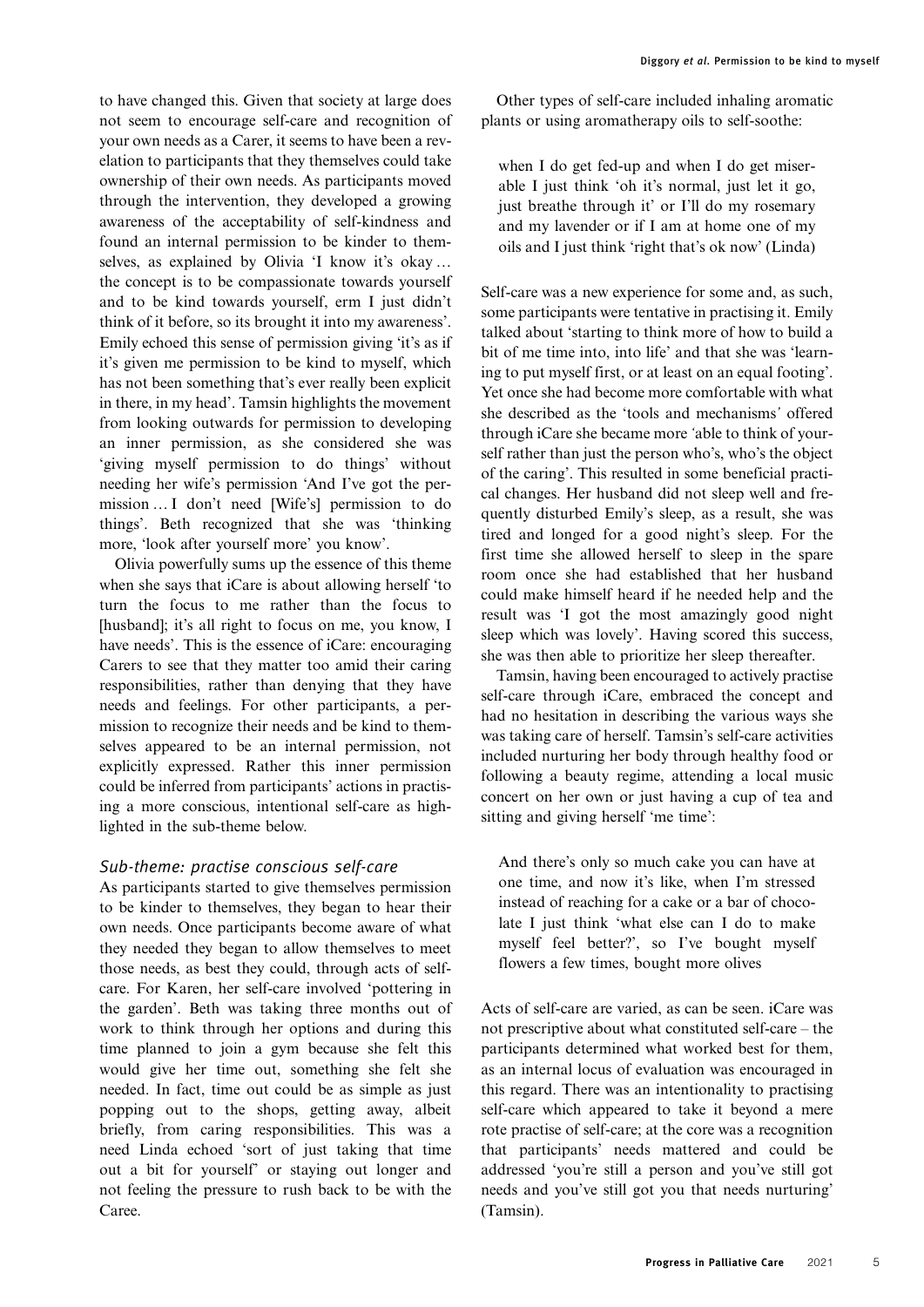Theme: 'Its made me feel better' – gains

Within the data participants reflected on increased feelings of well-being such as Linda who describes how iCare had 'made me feel better'. Participants named various changes they had noticed following completion of iCare. References to feeling calmer, often involving use of some of the taught practices, were frequent:

I think the practices erm. I think one of the key ones was obviously the guided meditation helped because that sort of gets you calm and time aside (Olivia)

I did that thing with the heart thing didn't I, I've done that a few times, especially if my heart feels like it's racing or something like that, and I try and calm down and breathe a bit more, you know, try and think of something nice (Beth)

when I go to bed sometimes if I can't switch off, I get my iPad whizz it on and it just gives me that 10 minutes and then that sometimes just takes all the sting out of my brain and it's fine (Linda)

generally, I feel a bit calmer than I have felt in the past (Emily)

Dawn described how following iCare she was able to stop herself getting so wound up by her father by stepping back and gaining perspective. She accepted that there would always be triggers, which could annoy her, but that she was less likely to remain irritated:

I can't say my feelings of wanting to strangle people have gone away altogether, [laughs] because then that just wouldn't be me, [laughs] erm, should we say I feel less inclined to act upon them now than I usually do. [Laughs] (Dawn)

Participants felt they were more in control of life and coping better with caring. This had implications for reactivity as participants described being able to remain calm when responding to a demanding or upset Caree, or indeed others outside the caring relationship. A greater awareness of cognitions was also apparent as participants noticed their negative thinking. For some, practising acceptance of the negative situation reduced their anxiety, whilst others recognized that developing a more positive outlook enable them to do more, 'the more I think positive, the more I do things' (Beth).

Others commented on the usefulness and value they got from it with tools and approaches to take forward into their future caring:

I've gained an awful lot from it and got some really good things for going forward (Olivia)

I've definitely noticed improvements. You know, I will, um, use these techniques to, um, you know, help myself all the time now (Sophie)

it gives tools and mechanisms to be able to think of yourself rather than just the person who's, who's the object of the caring, and it's tools to learn to be kinder to yourself (Emily)

Participants were positive about iCare and their participation in it, recognizing that they felt it had helped them and wanting to endorse it to other Carers, such as Olivia who said 'I'd definitely recommend it to anybody' or Linda 'it's definitely helped me, definitely so, and I would say, if anybody said to me you know 'is it worth going to?' I would definitely say yes'.

## **Discussion**

This study investigated the experiences of Carers of a brief face to face self-compassion based self-care intervention. Qualitative data was collected using semi-structured interviews.

<span id="page-6-0"></span>Previous studies suggest that prioritizing self-care needs is difficult for Carers despite the positive value self-care is seen to have in supporting Carers' own functioning and well-being.<sup>[30](#page-9-0)[,31](#page-9-1)</sup> Whilst self-care has been seen as playing a crucial part in maintaining Carers emotional and physical health, $31$  to date there have been no self-compassion-based self-care inter-ventions designed to support Carers.<sup>[32](#page-9-2)</sup>

<span id="page-6-2"></span><span id="page-6-1"></span>Our findings suggest that a brief self-compassionbased intervention can help Carers develop a kindly and friendly attitude to themselves. This in turn supports Carers in recognizing and legitimizing their own needs leading to conscious practices of selfcare. This new way of seeing and treating themselves lead to improvements in mood, as reported by participants.

<span id="page-6-4"></span><span id="page-6-3"></span>Carers are generally seen by society as unselfishly putting their Carees first, in some respects mirroring how nurses' relationships with their patients are seen. Recent research<sup>[33](#page-9-3)</sup> suggests that nurses need permission in order to practise self-compassion and selfcare, with this permission needing to come from others or society at large, a position replicated in the wider public. $34$  If both the public and nursing professionals are unable to locate an internal self-permission and need an external 'permission' before becoming more self-compassionate, then it is likely that Carers require this too. Yet, the findings indicate that participants gained an inner permission and commitment to hear their own needs and then meet some of those needs through developing a kinder, more selfcompassionate way of relating to themselves. This is in contrast to other research<sup>[5](#page-8-4)</sup> which suggests that Carers are reluctant to engage in self-care practices.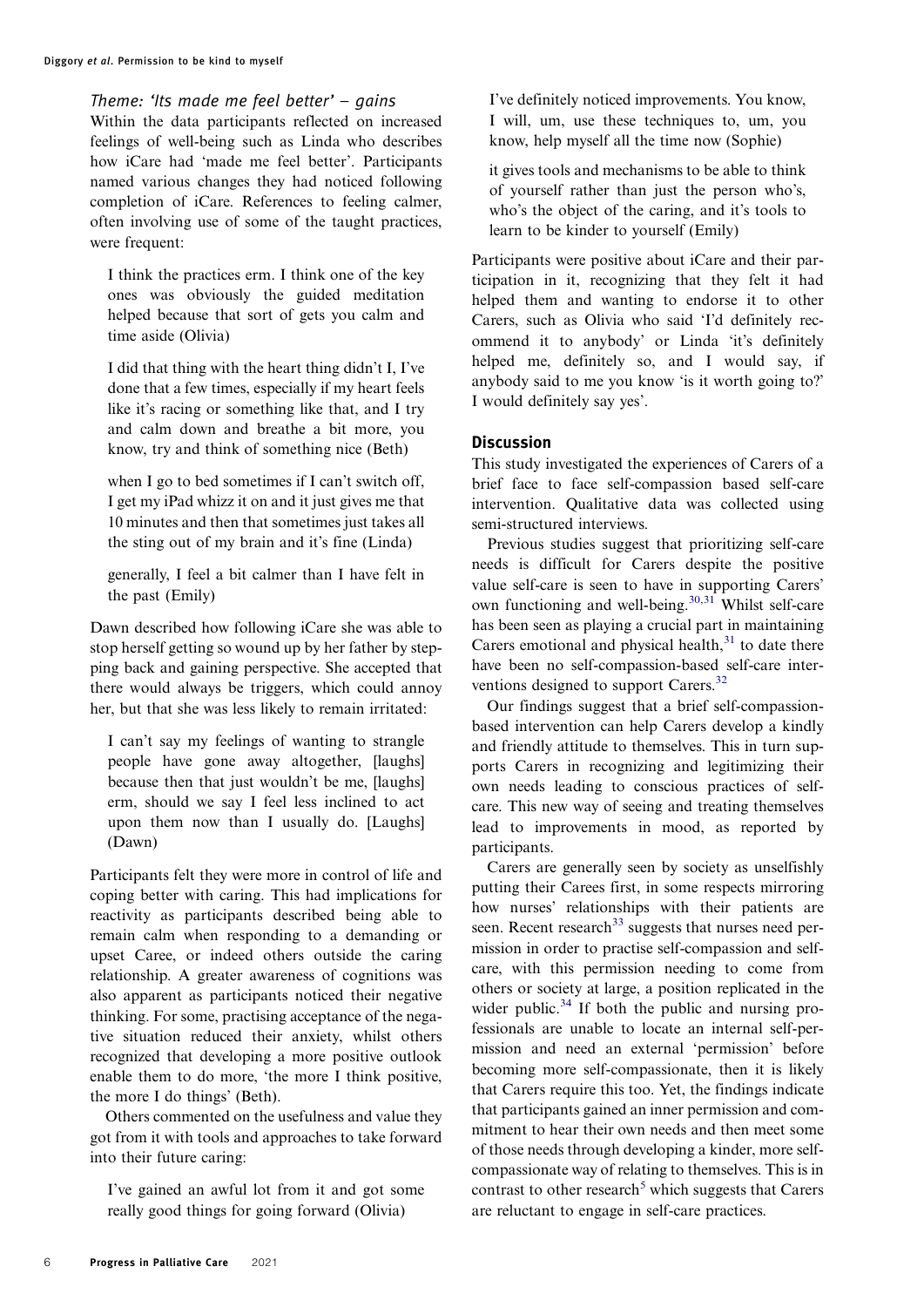<span id="page-7-1"></span>Calls have been made for the needs of Carers to be legitimized and validated by both health-care pro-fessionals and Carers themselves.<sup>[35](#page-9-5)</sup> The extent of unmet Carer needs identified in the literature<sup>[4](#page-8-3)</sup> suggests that Carers are poor in legitimizing their own needs. Thus, the identification by participants of their own permission to be kind to themselves and meet some of their needs through a conscious approach to self-care is encouraging. iCare is the first targeted self-compassion intervention for  $C \, \text{arers}^{32}$  $C \, \text{arers}^{32}$  $C \, \text{arers}^{32}$  and this study is the first to report Carers developing a permission to practise self-care through participation in a self-compassion intervention.

The findings from this study suggest that self-care as developed by Carers through becoming more selfcompassionate is more closely aligned with the defi-nition proffered by Lee and Miller<sup>[36](#page-9-6)</sup> who posit that 'personal self-care is defined as a process of purposeful engagement in practices that promote holistic health and well-being of the self' (p. 98). This is consistent with the findings of a 'conscious self-care' practised by participants and which reflects the findings of: Godfrey et  $al$ .<sup>[37](#page-9-7)</sup> of self-care involving activities practised deliberately; of Mills et al.<sup>[9](#page-8-22)</sup> that self-care is seen as 'a conscious and deliberate practice' (p. 4); and of Dorociak et  $al$ .<sup>[7](#page-8-6)</sup> who suggest that 'self-care is purposeful in that it contains an intentionality component, a planful decision to engage in specific activities or behaviors' (p. 326). Whilst all these studies were directed at patients or professional caregivers their views of self-care seem reasonably apt for Carers.

<span id="page-7-2"></span>In the present study participants ultimately practise a conscious, intentional approach to self-care. The deliberately purposeful approach to self-care has been found in other studies regarding patients or pro-fessional caregivers.<sup>[7,](#page-8-6)[9](#page-8-22)[,36,](#page-9-6)[37](#page-9-7)</sup> Where there may be divergence though is a focus on behaviours and practices of self-care. The findings suggest that Carer self-care, developed through enhancing self-compassion, may also be an internal process not visibly witnessed. Self-care can be manifested through reduced self-judgement and self-criticism and a greater acceptance of the fallibility of being human, not just through specific self-caring activities. It is proposed that this internal process involves a psychological 'turning inwards' and recognizing that, as one of the participants, Olivia, says, 'I have needs'.

Self-compassion literature as it relates to Carers is scarce and research into MSC for Carers (the foundation of the iCare intervention) is absent. This qualitative study adds not only to the limited knowledge about participant experience of MSC as conceived by Neff and Germer, it additionally makes a novel contribution by offering insight into how a brief self-compassion intervention is experienced by Carers. The findings present a discerning, nuanced

understanding of the operation of self-compassion as it relates to Carers.

<span id="page-7-4"></span><span id="page-7-3"></span><span id="page-7-0"></span>Researchers call for interventions to be developed to help Carers with self-care e.g.  $5,30,38$  $5,30,38$  $5,30,38$  but none propose how these may be constituted. iCare is one such intervention that could address that gap. Mills et al.<sup>[9](#page-8-22)</sup> point to the connection between self-compassion and self-care when they suggest that through self-compassion, becoming vulnerable and recognizing common humanity, self-compassion facilitates self-care (p. 9). This is further supported by their cor-relational study<sup>[39](#page-9-9)</sup> which pointed to a significant association between self-compassion and self-care ability. However, both studies concern palliative healthcare professionals and not Carers and do not examine methods of increasing self-compassion. The findings from the present study contribute knowledge by pointing to a connection between developing selfcompassion and conscious self-care in Carers and offer support for the acceptability and feasibility for a brief self-compassion intervention for Carers.

This study offers a new conceptualization of Carer self-care, linking developing Carer self-compassion with a conscious self-care, recognizing the key aspect of inner permission to practise self-care and an attitudinal element of self-kindness. This conceptualization may be useful to those working with Carers in addressing their well-being as it may help to frame supportive questions around self-care as it pertains to Carers. This involves moving away from a self-care activity-based focus to exploring ways of developing kindlier self-talk and ultimately encouraging the selfpermission aspect of Carer self-care.

## <span id="page-7-5"></span>Limitations and future directions

Like much of the carer research $40$  this study was not longitudinal. The long-term impact of iCare could not be assessed. Despite the challenges involved researching Carers of those with an uncertain and deteriorating prognosis potentially facing imminent death, future research could focus on the longitudinal impact of iCare.

All participants were white and female. Male Carers and 'hidden Carers', such as those from black and minority ethnic groups who do not have connections with palliative care services were hard to recruit and were thus sadly not represented in this study. Specialist cultural and media advice could help in constructing recruitment material best suited to reach these populations. It could be that Carers may respond differently to a self-compassion intervention depending upon either the length of time spent caring or the demands of caring for someone with a specific illness with its individual characteristics. Hence future research could target specific categories of Carer.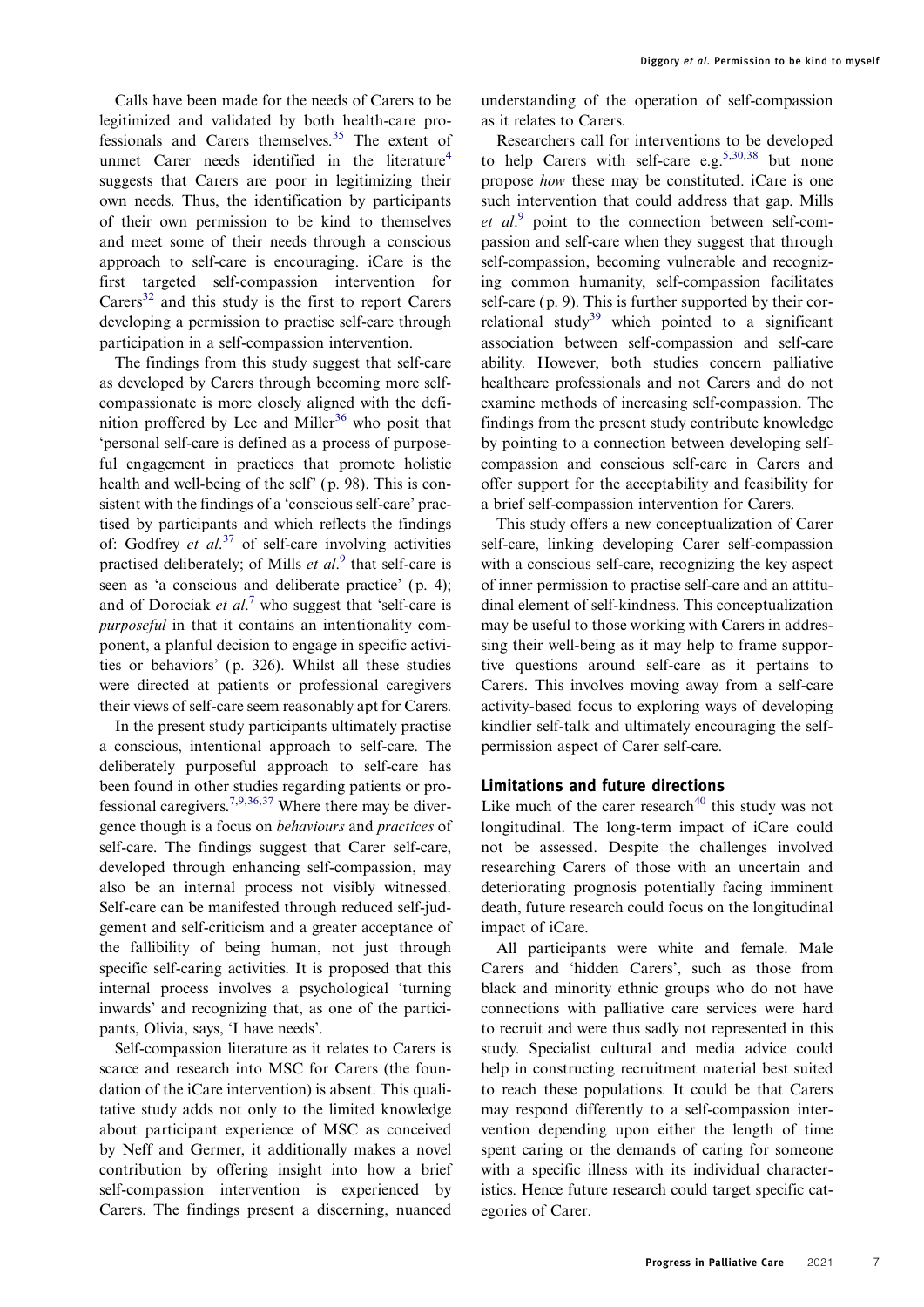The first author facilitated iCare and conducted the participant interviews, which helped in building trust, connection and understanding with participants. The ethical considerations of such a dual role were affirmed throughout the research $41$  including adopting a position of critical reflexivity.

<span id="page-8-23"></span>Whilst iCare was designed for time-pressed Carers it could have applicability to other groups of carers such as those caring for others with chronic illness, frailty or learning disabilities or to professional caregivers such as nurses.

#### Conclusions

This study sought to explore the experience of unpaid carers of those with a life-limiting or terminal diagnosis of a brief face to face self-compassion intervention. Emphasis in this intervention was placed on encouraging self-care, something which is recognized as supportive to such carers, but which has not previously been targeted through building self-compassion. Our findings highlight that through developing a kindlier internal orientation and locating a permission to allow themselves to practise an intentional self-care, participants reported perceived gains in wellbeing and benefitted from the acquisition of strategies to support themselves in their caring role. Additionally, this paper captures the often unheard voice of the Carer and, in doing so, provides an important insight into their experience of caring for others, and their struggle to offer the same care for themselves.

#### Disclaimer statements

Contributors: KD & AR: study design, manuscript review and editing; KD: iCare intervention design and delivery, data collection, data analysis, manuscript writing and submission to journal; AR: overall study supervision, manuscript editing.

Funding: No external funding.

Conflict of interest The authors report no conflicts of interest.

Ethics approval None.

#### ORCID

Kate Diggory  $\bullet$  <http://orcid.org/0000-0002-5300-2478> Andrew Reeves [http://orcid.org/0000-0002-3728-](http://orcid.org/0000-0002-3728-6757) [6757](http://orcid.org/0000-0002-3728-6757)

#### References

- <span id="page-8-0"></span>1 Hospice UK. Facts and Figures 2020. [cited 2020 Jan 12]. Available from: [https://www.hospiceuk.org/about-hospice-care/](https://www.hospiceuk.org/about-hospice-care/media-centre/facts-and-figures) [media-centre/facts-and-figures](https://www.hospiceuk.org/about-hospice-care/media-centre/facts-and-figures)
- <span id="page-8-1"></span>2 Pottie CG, Burch KA, Montross Thomas LP, Irwin SA. Informal caregiving of hospice patients. J Palliat Med [2014;](#page-1-0)17 (7):845–56.
- <span id="page-8-2"></span>3 CSNAT. Carer Support Needs Assessment Tool: University of Cambridge & University of Manchester. [Cited 2019 Aug 17]. Available from: <http://csnat.org/>
- <span id="page-8-3"></span>4 Oechsle K. Current advances in palliative & hospice care: problems and needs of relatives and family caregivers during palliative and hospice care-An overview of current literature. Med Sci (Basel, Switzerland) [2019;](#page-1-1)7(3):43.
- <span id="page-8-4"></span>5 Dionne-Odom JN, Demark-Wahnefried W, Taylor RA, Rocque GB, Azuero A, Acemgil A, Martin MY, Astin M, Ejem D, Kvale E, Heaton K. The self-care practices of family caregivers of persons with poor prognosis cancer: differences by varying levels of caregiver well-being and preparedness. Support Care Cancer [2017;](#page-1-2)25(8):2437–44.
- <span id="page-8-5"></span>6 Hampton MM, Newcomb P. Self-efficacy and stress among informal caregivers of individuals at end of life. J Hospice Palliat Nurs [2018;](#page-1-2)20(5):471–7.
- <span id="page-8-6"></span>7 Dorociak KE, Rupert PA, Bryant FB, Zahniser E. Development of a self-care assessment for psychologists. J Counsel Psychol [2017;](#page-1-3)64(3):325–34.
- 8 Adams M, Chase J, Doyle C, Mills J. Self-care planning supports clinical care: putting total care into practice. Progr Palliat Care [2020;](#page-1-4)28(5):305–7.
- <span id="page-8-22"></span>9 Mills J, Wand T, Fraser JA. Exploring the meaning and practice of self-care among palliative care nurses and doctors: a qualitative study. BMC Palliat Care [2018;](#page-7-0)17(1):63–3.
- 10 Mills J. Theoretical foundations for self-care practice. Progr Palliat Care 2021;29(4):183–5.
- <span id="page-8-7"></span>11 Northouse LL, Katapodi MC, Song L, Zhang L, Mood DW. Interventions with family caregivers of cancer patients: metaanalysis of randomized trials. CA: Cancer J Clin [2010](#page-2-0);60(5): 317–39.
- <span id="page-8-8"></span>12 Finlay-Jones A, Kane R, Rees C. Self-Compassion online: A pilot study of an internet-based self-compassion cultivation program for Psychology trainees. J Clin Psychol [2017](#page-2-1);73(7): 797–816.
- <span id="page-8-9"></span>13 MacBeth A, Gumley A. Exploring compassion: a meta-analysis of the association between self-compassion and psychopathology. Clin Psychol Rev [2012;](#page-2-2)32(6):545–52.
- <span id="page-8-10"></span>14 Rudaz M, Twohig MP, Ong CW, Levin ME. Mindfulness and acceptance-based trainings for fostering self-care and reducing stress in mental health professionals: a systematic review. J Context Behav Sci [2017](#page-2-2);6(4):380–90.
- <span id="page-8-11"></span>15 Lloyd J, Muers J, Patterson TG, Marczak M. Self-compassion, coping strategies, and caregiver burden in caregivers of people with dementia. Clinical Gerontol [2019;](#page-2-3)42(1):47–59.
- <span id="page-8-12"></span>16 Miller JJ, Lee J, Niu C, Grise-Owens E, Bode M. Self-compassion as a predictor of self-care: a study of Social work clinicians. Clin Social Work J [2019](#page-2-4);47(4):321–331.
- <span id="page-8-13"></span>17 Neff KD, Germer CK. A pilot study and randomized controlled trial of the mindful self-compassion program. J Clin Psychol [2013 Jan](#page-2-5);69(1):28–44.
- <span id="page-8-14"></span>18 Neff KD. Self-Compassion: An alternative conceptualization of a healthy attitude toward oneself. Self Identity [2003](#page-2-6);2(2):85–101.
- <span id="page-8-15"></span>19 Braun V, Clarke V. (Mis)conceptualising themes, thematic analysis, and other problems with fugard and potts' (2015) sample-size tool for thematic analysis. Int J Social Res Method [2016;](#page-2-7)19(6):739–43.
- <span id="page-8-16"></span>20 Braun V, Clarke V. To saturate or not to saturate? Questioning data saturation as a useful concept for thematic analysis and sample-size rationales. Qualitative Research in Sport, Exercise and Health [2021](#page-2-7): 13 (2) 210–216.
- <span id="page-8-20"></span>21 Gilbert P. The Compassionate mind London Constable & Robinson; [2010.](#page-3-2)
- <span id="page-8-17"></span>22 Braun V, Clarke V. Reflecting on reflexive thematic analysis. Qualitative Research in Sport, Exercise and Health [2019 11](#page-2-8) [\(4\)](#page-2-8): 589–597.
- <span id="page-8-18"></span>23 Braun V, Clarke V. One size fits all? What counts as quality practice in (reflexive) thematic analysis? Qualitat Res Psychol [2021 \(18\) \(3\):](#page-2-9) 328–352.
- <span id="page-8-19"></span>24 Braun V, Clarke V. Using thematic analysis in psychology. Qualit Res Psychol [2006;](#page-3-3)3(2):77–101.
- 25 Fletcher AJ. Applying critical realism in qualitative research: methodology meets method. Int J Social Res Method [2017;](#page-3-4)20 (2):181–94.
- 26 Danermark B, Ekström M, Karlsson JC. Explaining society: an introduction to critical realism in the social sciences. London: Routledge; 2002.
- 27 Maxwell JA. A realist approach to qualitative research. Thousand Oaks, CA: SAGE Publications, Inc.; 2012.
- 28 Bhaskar R. A realist theory of science. 2nd ed. London: Verso; 1997.
- <span id="page-8-21"></span>29 GötzeH, Brähler E, Gansera L, Schnabel A,Gottschalk-Fleischer A, Köhler N. Anxiety, depression and quality of life in family